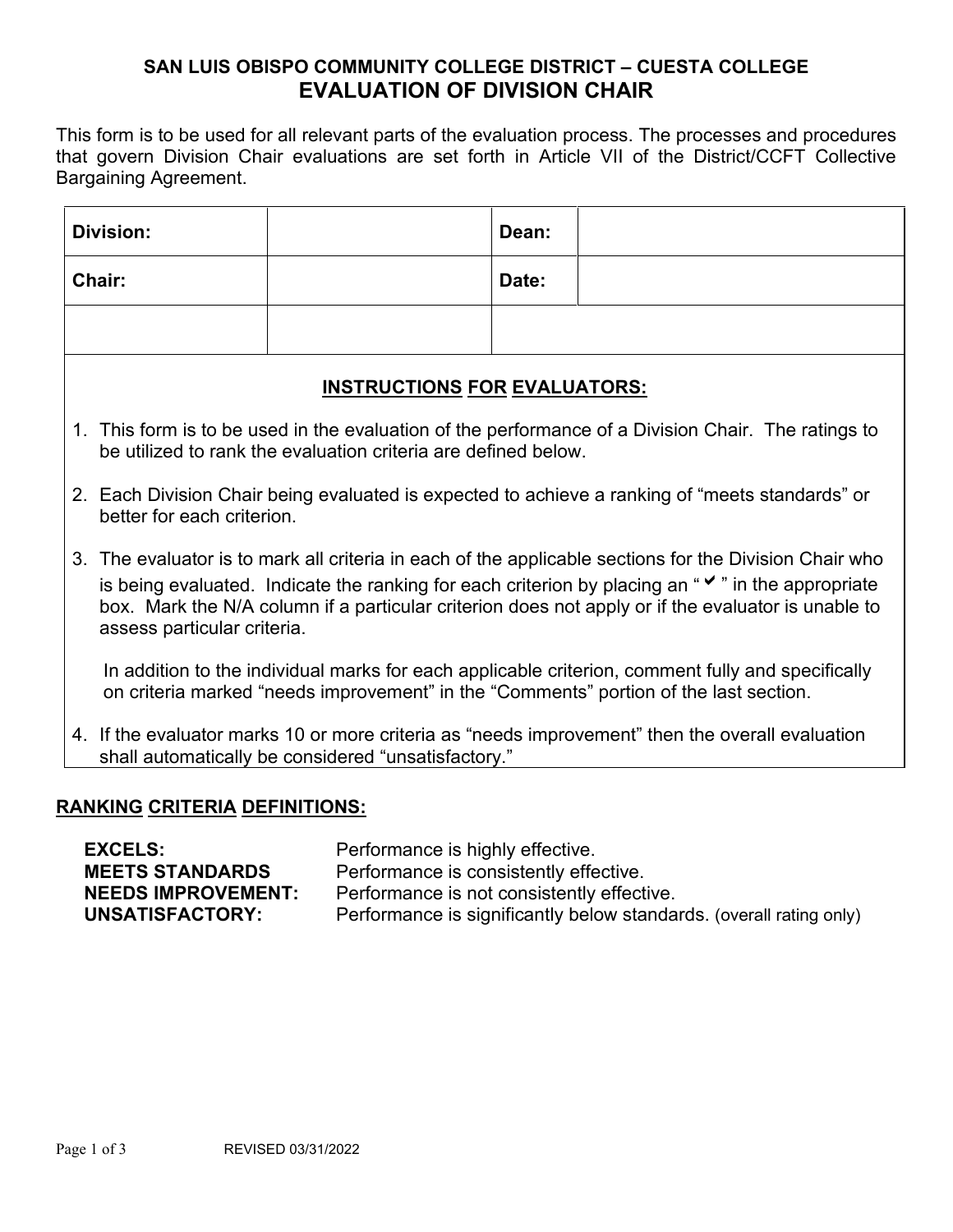## **SAN LUIS OBISPO COMMUNITY COLLEGE DISTRICT – CUESTA COLLEGE EVALUATION OF DIVISION CHAIR**

| <b>DUTIES</b> |                                                                                                                       | N/A | <b>Exceeds</b><br>expectations | <b>Meets</b><br>expectations | <b>Needs</b><br>Improvement |  |
|---------------|-----------------------------------------------------------------------------------------------------------------------|-----|--------------------------------|------------------------------|-----------------------------|--|
| 1.            | Coordinates the selecting, requisitioning, and receiving of supplies,<br>equipment, textbooks, and library materials. |     |                                |                              |                             |  |
| 2.            | Recruits and selects hourly personnel for division vacancies.                                                         |     |                                |                              |                             |  |
| 3.            | Monitors and coordinates the use of division classrooms and<br>equipment by division personnel.                       |     |                                |                              |                             |  |
| 4.            | Supervises the routine security, upkeep, repair, and replacement of<br>facilities and equipment.                      |     |                                |                              |                             |  |
| 5.            | Consults with division faculty and staff about division and college<br>concerns.                                      |     |                                |                              |                             |  |
| 6.            | Represents the concerns of the division faculty and staff at the<br>dean level.                                       |     |                                |                              |                             |  |
| 7.            | Supervises division classified, hourly, and student personnel.                                                        |     |                                |                              |                             |  |
| 8.            | Gathers budget requests from division personnel for the<br>formulation of the annual budget.                          |     |                                |                              |                             |  |
| 9.            | Monitors expenditures and communicates current budget status to<br>division personnel.                                |     |                                |                              |                             |  |
|               | 10. Consults with division faculty on course offerings in formulating<br>recommendations for the class schedule.      |     |                                |                              |                             |  |
|               | 11. Serves as an instructional leader in the development revision of<br>division curricula.                           |     |                                |                              |                             |  |
|               | 12. Conducts division meetings on a regular basis.                                                                    |     |                                |                              |                             |  |
|               | 13. Participates in the selection of division personnel as outlined by<br>Board policies.                             |     |                                |                              |                             |  |
|               | 14. Coordinates the formation of evaluation Committees.                                                               |     |                                |                              |                             |  |
|               | 15. Adheres to timelines/deadlines for evaluations, schedules,<br>curriculum, and unit plan development.              |     |                                |                              |                             |  |
|               | 16. Treats students, faculty, and staff respectfully.                                                                 |     |                                |                              |                             |  |
|               | 17. Works cooperatively and effectively with faculty and staff in the<br>division/service area.                       |     |                                |                              |                             |  |
|               | 18. Maintains timely and effective communication with staff and faculty<br>about division matters"                    |     |                                |                              |                             |  |
|               | 19. Works with division members on the development of program<br>review reports and other planning documents.         |     |                                |                              |                             |  |

Comment fully and specifically, elaborating on criteria marked "needs improvement." Comments shall include a statement of overall assessment. Attach additional pages if necessary.

## **COMMENTS:** .

|                                                                                                                               | Exceeds<br>expectations | <b>Meets</b><br>expectations | <b>Needs</b><br>Improvement | Unsatisfactory |
|-------------------------------------------------------------------------------------------------------------------------------|-------------------------|------------------------------|-----------------------------|----------------|
| <b>OVERALL ASSESSMENT</b><br>(10 or more "needs improvement" selections<br>   automatically trigger an unsatisfactory rating) |                         |                              |                             |                |

20. What do you feel are the strengths of the division chair? (Commendations)